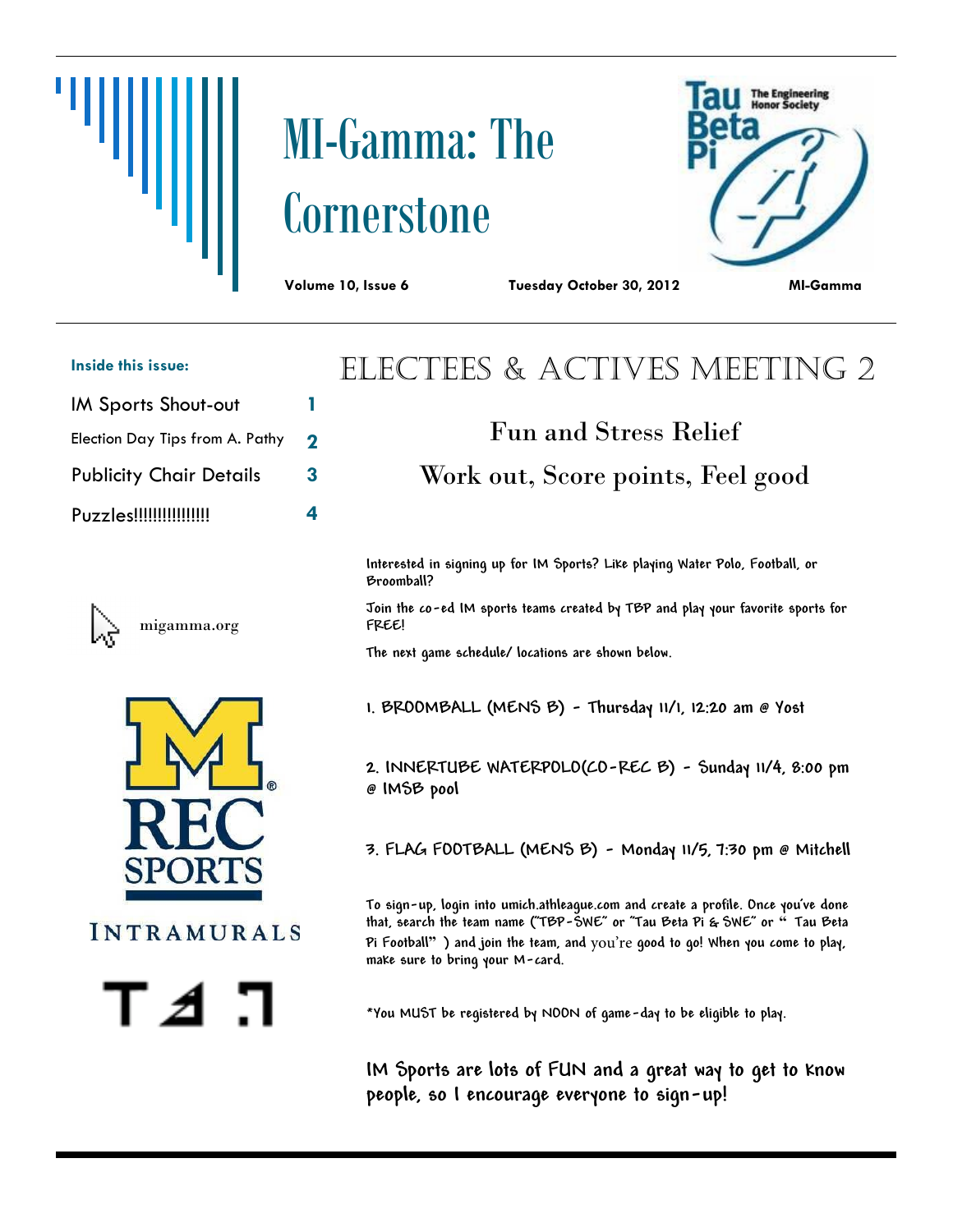| Page 2           | <b>MI-Gamma: The Cornerstone</b>                                                                                                                                                                                                                                                                                                                                                                                                                                                                                                                                                                                                              |
|------------------|-----------------------------------------------------------------------------------------------------------------------------------------------------------------------------------------------------------------------------------------------------------------------------------------------------------------------------------------------------------------------------------------------------------------------------------------------------------------------------------------------------------------------------------------------------------------------------------------------------------------------------------------------|
|                  | Dear TBP,                                                                                                                                                                                                                                                                                                                                                                                                                                                                                                                                                                                                                                     |
| brown hue.       | As the elections get closer you may experience the same sense of dread I do as a red<br>& blue pallor descends on the national discourse, turning everything into sort of a purplish                                                                                                                                                                                                                                                                                                                                                                                                                                                          |
|                  | I start asking myself questions such as, why is the political system so biased?                                                                                                                                                                                                                                                                                                                                                                                                                                                                                                                                                               |
|                  | For example, you may walk by your local polling place only to be swarmed by an<br>overly-cheery-for-the-weather political activist urging you to vote! What about those who'd (<br>• like to promote an opposite viewpoint?? I was kicked off the premises when last night at<br>3am I stood outside the polling place (Angell Elementary School) with an empty bottle of<br>rum and a sign reading "Don't Vote" and "The Lesser of Two Evils is Still Evil". I don't under-<br>• stand why -- why is America insistent on continuing the legacy of our greedy lobby-based<br>military-industrial complex created by the 1% (the Illuminati)? |
|                  |                                                                                                                                                                                                                                                                                                                                                                                                                                                                                                                                                                                                                                               |
|                  | Don't even get me started on the candidates. I went around asking my classmates<br>what they liked most about Mitt Romney and Barack Obama. Here are some of their replies:                                                                                                                                                                                                                                                                                                                                                                                                                                                                   |
|                  | Who is Barack Romney?                                                                                                                                                                                                                                                                                                                                                                                                                                                                                                                                                                                                                         |
|                  | Why are you drunk?                                                                                                                                                                                                                                                                                                                                                                                                                                                                                                                                                                                                                            |
|                  | Stop falling on me.                                                                                                                                                                                                                                                                                                                                                                                                                                                                                                                                                                                                                           |
|                  | I'm calling the police.                                                                                                                                                                                                                                                                                                                                                                                                                                                                                                                                                                                                                       |
|                  | And the political "parties" are worse than any frat party I've been to What hap-<br>• pened to the independent American spirit fueling a vibrant ecosystem of competing ideas?<br>What happened to the third parties? I've been waiting since that 7th grade movie on Paul<br>Revere to be invited to the Tea Party!                                                                                                                                                                                                                                                                                                                          |
|                  | I just want to conclude my rant with the following tips on Election Day:                                                                                                                                                                                                                                                                                                                                                                                                                                                                                                                                                                      |
|                  | Stay in bed                                                                                                                                                                                                                                                                                                                                                                                                                                                                                                                                                                                                                                   |
|                  | Don't vote                                                                                                                                                                                                                                                                                                                                                                                                                                                                                                                                                                                                                                    |
|                  | Watch TV                                                                                                                                                                                                                                                                                                                                                                                                                                                                                                                                                                                                                                      |
|                  | Sifting through piles of evidence has confirmed that this method is the best ap-<br>proach to solving the world's problems. Thanks for reading,                                                                                                                                                                                                                                                                                                                                                                                                                                                                                               |
| $~\sim$ A. Pathy |                                                                                                                                                                                                                                                                                                                                                                                                                                                                                                                                                                                                                                               |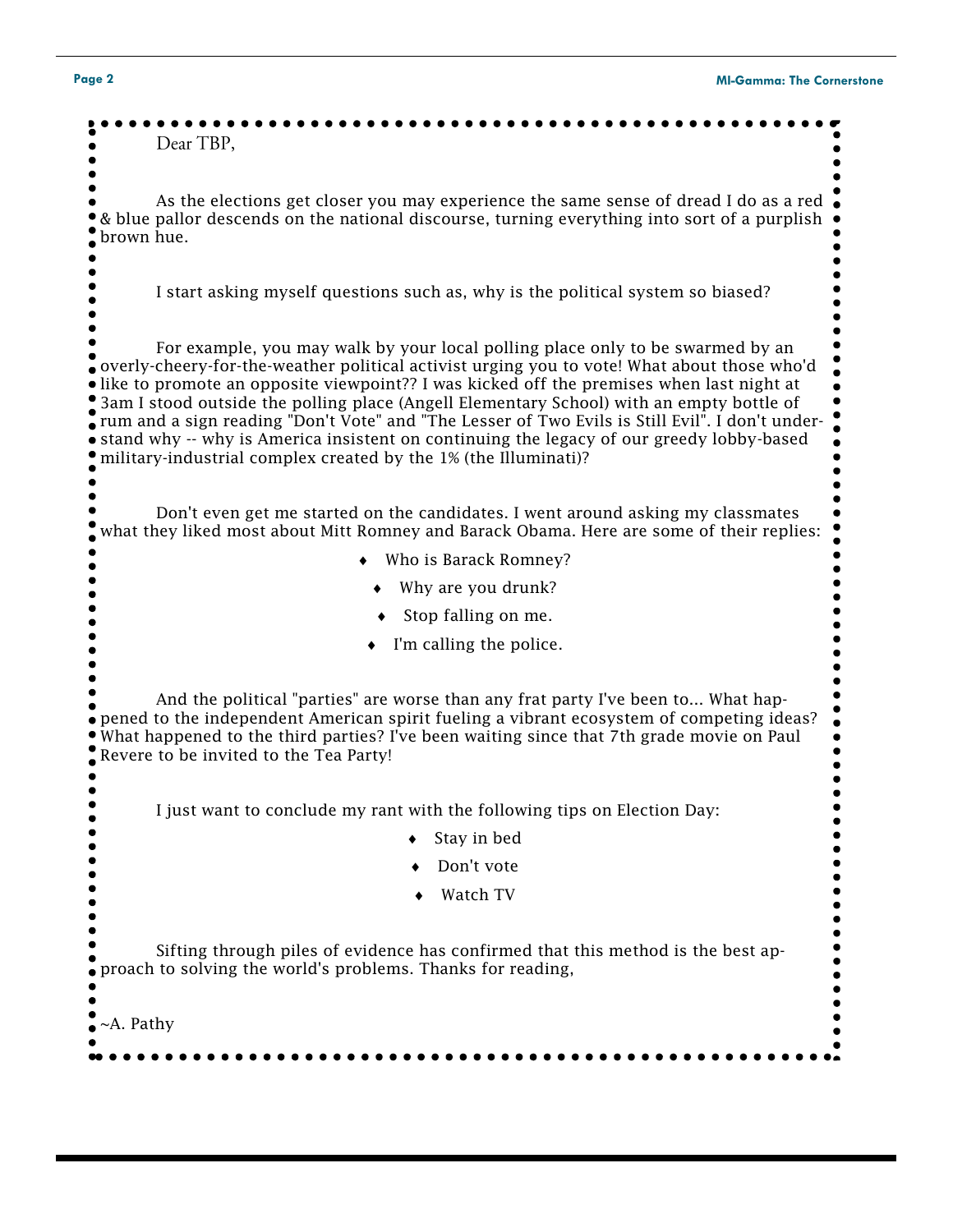#### **Do you love drawing crazy things?**

**Or thinking of challenging puzzles?**

**Writing fun articles?**

#### **Advertising great events?**

**The Cornerstone is continually open for user-created (OR Internetdiscovered) content. Just email me something vaguely interesting at**  nickruff@umich.edu

**More than that, however, consider running for the Publicity Chair in the upcoming Elections for next semester's officer core! While it arguably does not have as many responsibilities as the other officer positions, it is nevertheless vital to continuing the good cheer and general community atmosphere of our excellent MI-Gamma chapter.**

**Furthermore, there's talk of changing things up with the Publicity Chair so this is an exciting time for you if you apply! Before there were two positions (one for the Cornerstone, one for the Weekly Announcements) but they may be combined into one—OR they may be expanded! Yes that's right—the Publicity Chair may take on a whole new role in the future as a general marketing manager to help & instruct TBP project leaders and officers with advertising and publicizing their events. Talk to me if you are interested in going this direction with it—if this garners enough interest we could provide publicity training and it would be a very helpful move for the chapter to make.**

**Don't be afraid of stepping up and taking on some more responsibility in your life this next semester! If you have time, there's no better way to challenge & improve yourself than by fulfilling a duty to your peers and providing a great service to the College of Engineering. Whether it be Publicity Chair or Secretary, Membership or External Vice President, seize back your life from the chaos of college and become a leader! Companies love to see examples of your initiative and focus.**